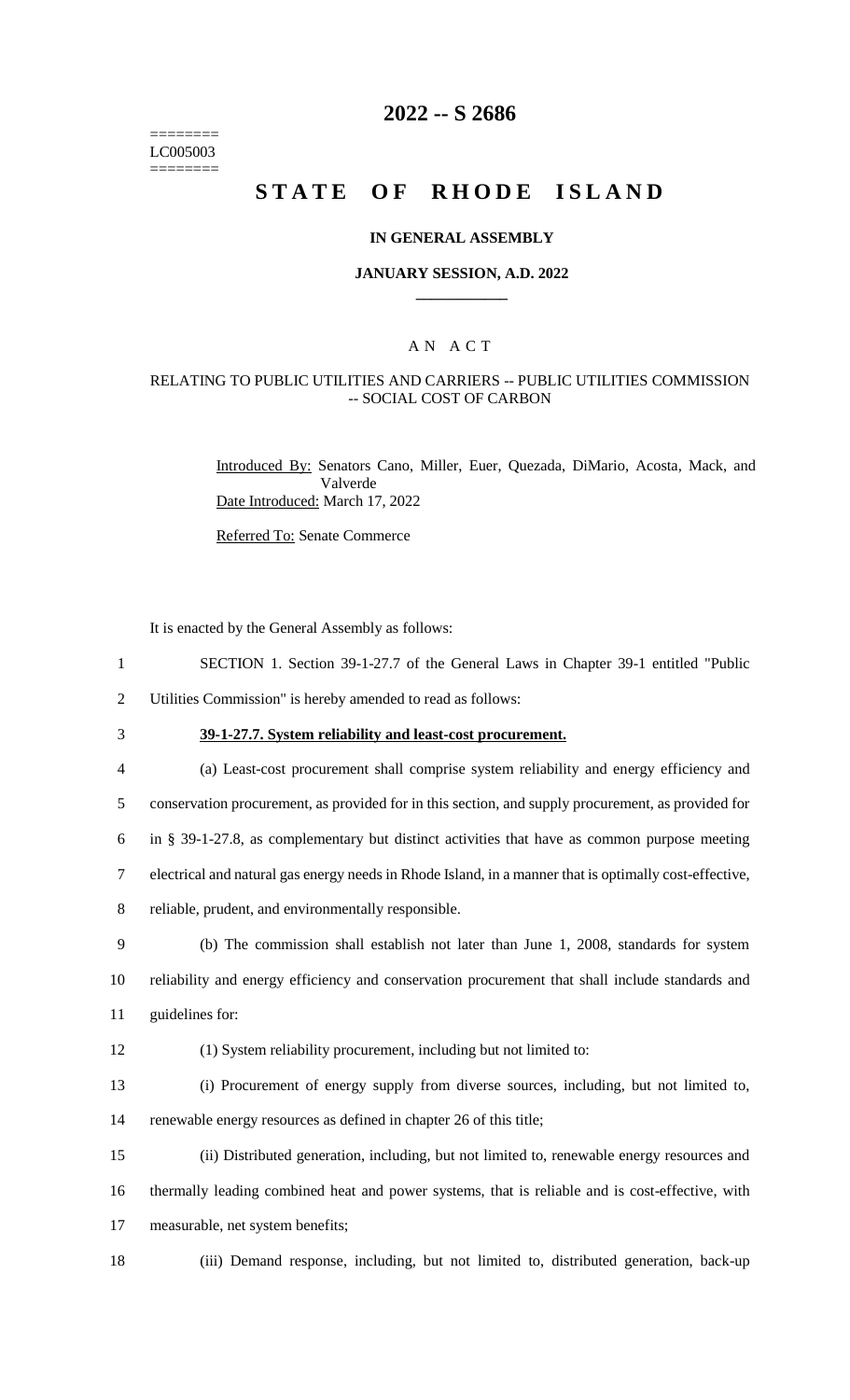generation, and on-demand usage reduction, that shall be designed to facilitate electric customer participation in regional demand response programs, including those administered by the independent service operator of New England ("ISO-NE"), and/or are designed to provide local system reliability benefits through load control or using on-site generating capability;

 (iv) To effectuate the purposes of this division, the commission may establish standards and/or rates (A) For qualifying distributed generation, demand response, and renewable energy resources; (B) For net metering; (C) For back-up power and/or standby rates that reasonably facilitate the development of distributed generation; and (D) For such other matters as the commission may find necessary or appropriate.

 (2) Least-cost procurement, which shall include procurement of energy efficiency and energy conservation measures that are prudent and reliable and when such measures are lower cost than acquisition of additional supply, including supply for periods of high demand.

 (c) The standards and guidelines provided for by subsection (b) shall be subject to periodic review and as appropriate amendment by the commission, which review will be conducted not less frequently than every three (3) years after the adoption of the standards and guidelines.

(d) To implement the provisions of this section:

 (1) The commissioner of the office of energy resources and the energy efficiency and resources management council, either jointly or separately, shall provide the commission findings and recommendations with regard to system reliability and energy efficiency and conservation procurement on or before March 1, 2008, and triennially on or before March 1 thereafter through March 1, 2028. The report shall be made public and be posted electronically on the website of the office of energy resources.

 (2) The commission shall issue standards not later than June 1, 2008, with regard to plans for system reliability and energy efficiency and conservation procurement, which standards may be amended or revised by the commission as necessary and/or appropriate.

 (3) The energy efficiency and resources management council shall prepare by July 15, 2008, a reliability and efficiency procurement opportunity report that shall identify opportunities to procure efficiency, distributed generation, demand response, and renewables and that shall be submitted to the electrical distribution company, the commission, the office of energy resources, and the joint committee on energy.

 (4) Each electrical and natural gas distribution company shall submit to the commission on or before September 1, 2008, and triennially on or before September 1 thereafter through September 1, 2028, a plan for system reliability and energy efficiency and conservation procurement. In developing the plan, the distribution company may seek the advice of the commissioner and the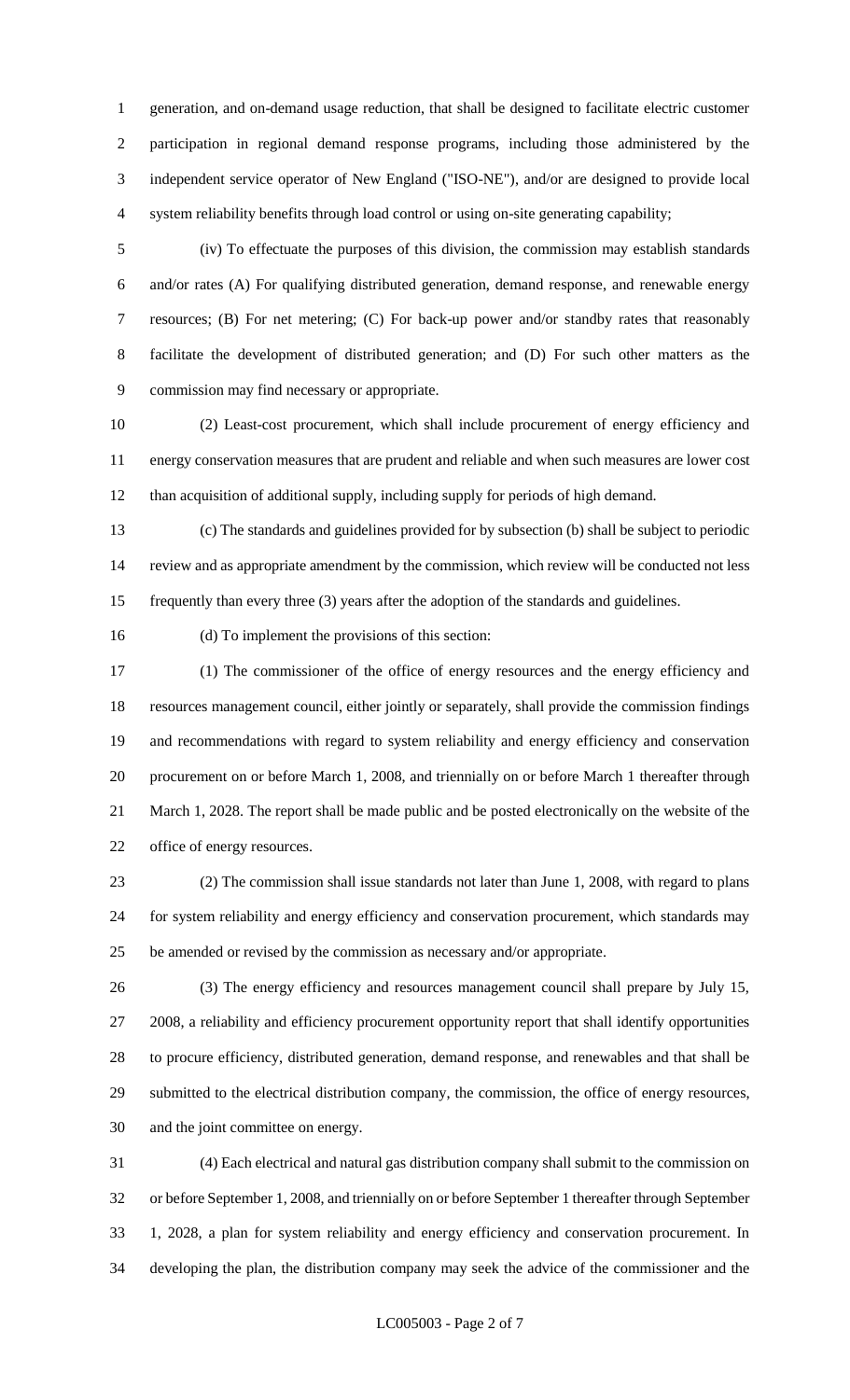council. The plan shall include measurable goals and target percentages for each energy resource, pursuant to standards established by the commission, including efficiency, distributed generation, demand response, combined heat and power, and renewables. The plan shall be made public and be posted electronically on the website of the office of energy resources, and shall also be submitted to the general assembly.

 (5) The commission shall issue an order approving all energy-efficiency measures that are cost-effective and lower cost than acquisition of additional supply, with regard to the plan from the electrical and natural gas distribution company, and reviewed and approved by the energy efficiency and resources management council, and any related annual plans, and shall approve a fully reconciling funding mechanism to fund investments in all efficiency measures that are cost- effective and lower cost than acquisition of additional supply, not greater than sixty (60) days after it is filed with the commission.

 (6)(i) Each electrical and natural gas distribution company shall provide a status report, 14 which shall be public, on the implementation of least-cost procurement on or before December 15, 2008, and on or before February 1, 2009, to the commission, the division, the commissioner of the office of energy resources, and the energy efficiency and resources management council which may provide the distribution company recommendations with regard to effective implementation of least-cost procurement. The report shall include the targets for each energy resource included in the order approving the plan and the achieved percentage for energy resource, including the achieved percentages for efficiency, distributed generation, demand response, combined heat and power, and renewables, as well as the current funding allocations for each eligible energy resource and the businesses and vendors in Rhode Island participating in the programs. The report shall be posted electronically on the website of the office of energy resources.

 (ii) Beginning on November 1, 2012, or before, each electric distribution company shall support the installation and investment in clean and efficient combined heat and power installations at commercial, institutional, municipal, and industrial facilities. This support shall be documented annually in the electric distribution company's energy-efficiency program plans. In order to effectuate this provision, the energy efficiency and resource management council shall seek input from the public, the gas and electric distribution company, the commerce corporation, and commercial and industrial users, and make recommendations regarding services to support the development of combined heat and power installations in the electric distribution company's annual and triennial energy-efficiency program plans.

 (iii) The energy-efficiency annual plan shall include, but not be limited to, a plan for identifying and recruiting qualified combined heat and power projects, incentive levels, contract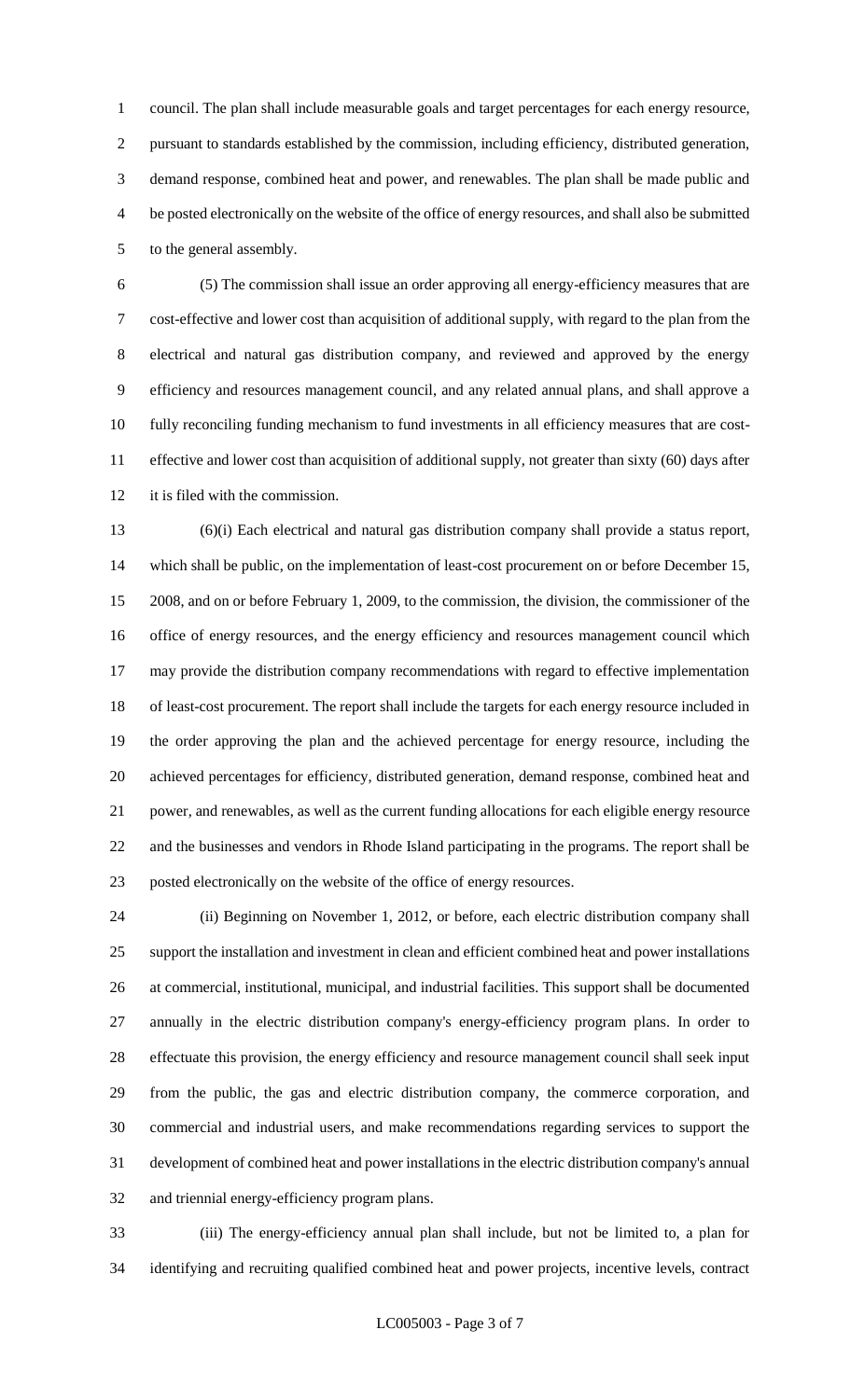terms and guidelines, and achievable megawatt targets for investments in combined heat and power systems. In the development of the plan, the energy efficiency and resource management council and the electric distribution company shall factor into the combined heat and power plan and program, the following criteria: (A) Economic development benefits in Rhode Island, including direct and indirect job creation and retention from investments in combined heat and power systems; (B) Energy and cost savings for customers; (C) Energy supply costs; (D) Greenhouse gas emissions standards and air quality benefits; and (E) System reliability benefits.

 (iv) The energy efficiency and resource management council shall conduct at least one public review meeting annually, to discuss and review the combined heat and power program, with at least seven (7) business days' notice, prior to the electric and gas distribution utility submitting the plan to the commission. The commission shall evaluate the submitted combined heat and power program as part of the annual energy-efficiency plan. The commission shall issue an order approving the energy-efficiency plan and programs within sixty (60) days of the filing.

 (e) If the commission shall determine that the implementation of system reliability and energy efficiency and conservation procurement has caused, or is likely to cause, under or over- recovery of overhead and fixed costs of the company implementing the procurement, the commission may establish a mandatory rate-adjustment clause for the company so affected in order to provide for full recovery of reasonable and prudent overhead and fixed costs.

 (f) The commission shall conduct a contested case proceeding to establish a performance- based incentive plan that allows for additional compensation for each electric distribution company and each company providing gas to end-users and/or retail customers based on the level of its success in mitigating the cost and variability of electric and gas services through procurement portfolios.

 (g)(1) The office of energy resources shall conduct a study and analysis of the electric and gas distribution company's state energy efficiency programs that will examine implemented program and planned conservation measures and review and confirm the claimed energy savings. In carrying out this study, the office shall utilize a representative sample of different customer classes and measures that have and/or will be participating in the state energy efficiency programs. At a minimum, the study performed by the office of energy resources shall include the following in its scope of work:

 (i) Independently review and summarize the electric and gas distribution company process for incorporating results from completed evaluation studies into ongoing energy efficiency program reporting and implementation.

(ii) Conduct an independent review of gas and electricity efficiency programs, which may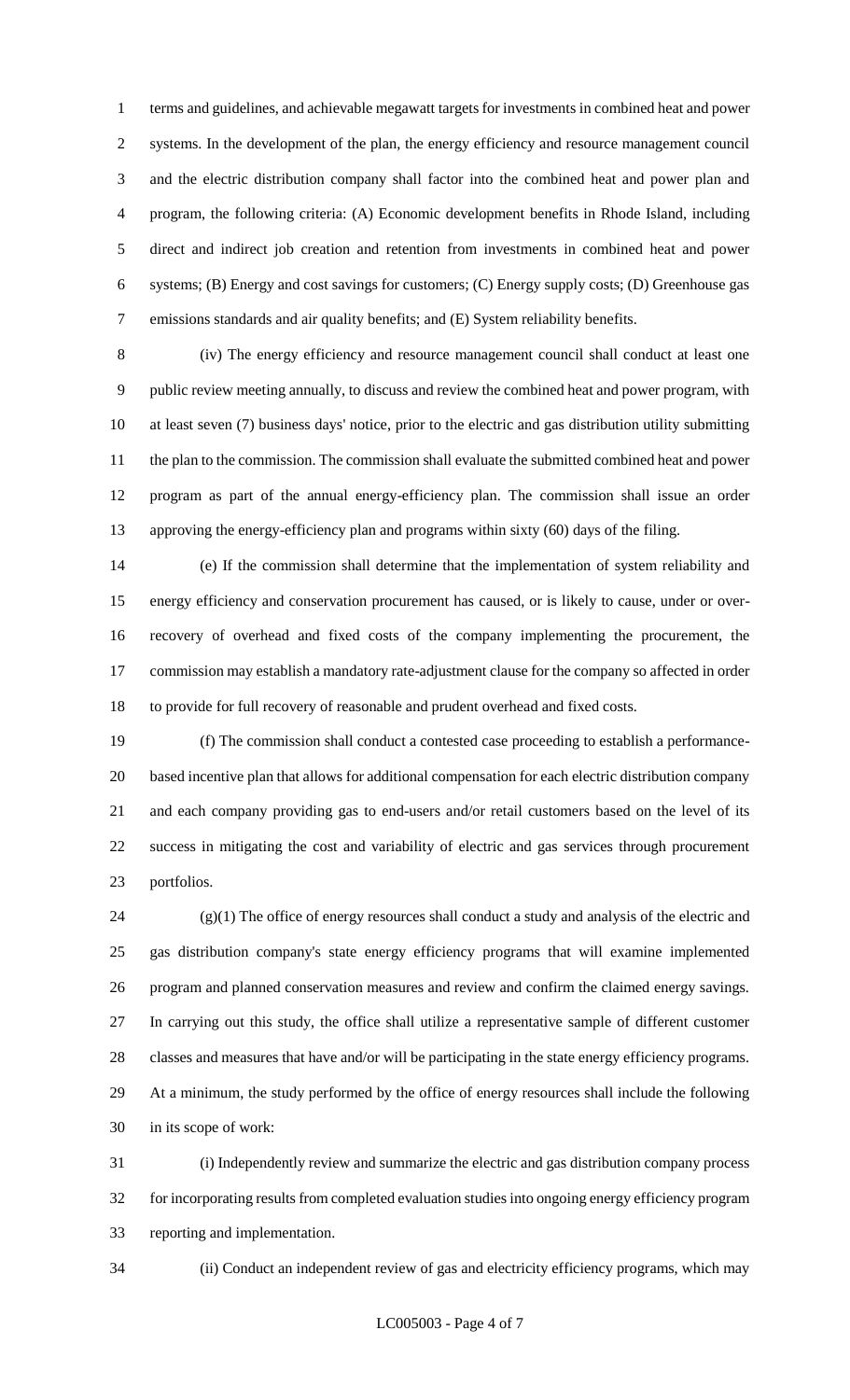include billing analysis techniques. The scope and subjects of this analysis will be decided by the working group with input and advice from an independent consultant. The analysis will be conducted by a qualified independent consultant using industry accepted methods.

 (iii) Review the data-collection practices, including metering equipment used; sampling frequency; sample sizes; and data validation procedures, and the methods for data analysis employed, as deemed appropriate by the independent evaluator.

(iv) Study results and recommendations will be presented to the public utilities commission

and the energy efficiency and resource management council.

 (2) The office of energy resources shall consult with the working group in development of the request for proposals (RFP), and during the course of the study, including the preliminary study results. The working group shall be comprised of one representative from each of the following groups chosen by the office of energy resources:

- (i) Large commercial and industrial energy users;
- (ii) Small business energy users;
- (iii) Residential energy users;
- (iv) Municipal and state energy users;
- (v) Low-income energy users;

(vi) Electric and gas distribution company; and

(vii) Energy efficiency and resource management council.

 (3) The office of energy resources, in consultation with the electric and gas distribution company and representatives referenced in subsection (g)(2), shall be authorized to hire an energy consulting company or firm to carry out the energy efficiency verification study. The costs associated with this study, including, but not limited to, those associated with the consultant or firm contract and reasonable administrative costs incurred by the office in the execution of subsection (g) of this section, shall be recoverable through the system benefit charge subject to commission approval. Funding shall be transferred from the electric and gas distribution utility to the office of energy resources upon request by the office.

 (4) The office of energy resources shall submit this report on or before October 30, 2019, to the governor, the president of the senate, and the speaker of the house. The office and its selected energy consulting company or firm shall host two (2) public presentations on the preliminary and final results of the study.

 (h) The commission shall, no later than December 31, 2022, establish a social cost of carbon (SCC) to be included as part of any benefit cost or other analysis conducted by the commission, or by a party to a commission docket. In determining the social cost of carbon, the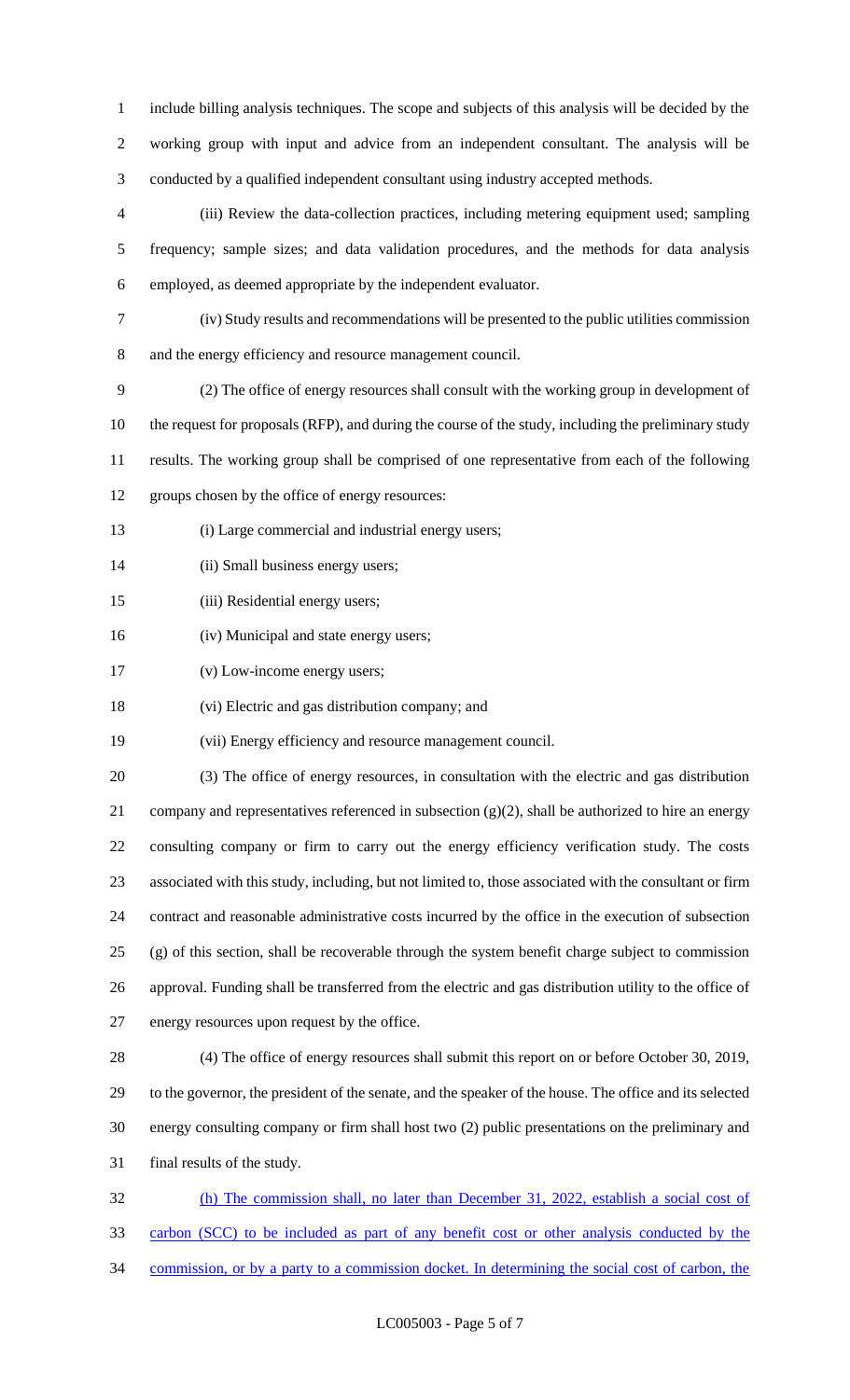- 1 commission shall take note of ongoing efforts by the federal government to utilize a similar metric,
- 2 however, the commission must make an independent determination. The social cost of carbon shall
- 3 be included in any analysis of the cost of acquiring additional supply in comparison to energy
- 4 efficiency and energy conservation measures and also in any other matter properly before the
- 5 commission where the proposed action is reasonably believed to result in the release of additional
- 6 greenhouse gases. The commission may consider revisions to the social cost of carbon no sooner
- 7 than two (2) years following its establishment and no more than once during any subsequent two
- 8  $(2)$  year period.
- 9 SECTION 2. This act shall take effect upon passage.

======== LC005003 ========